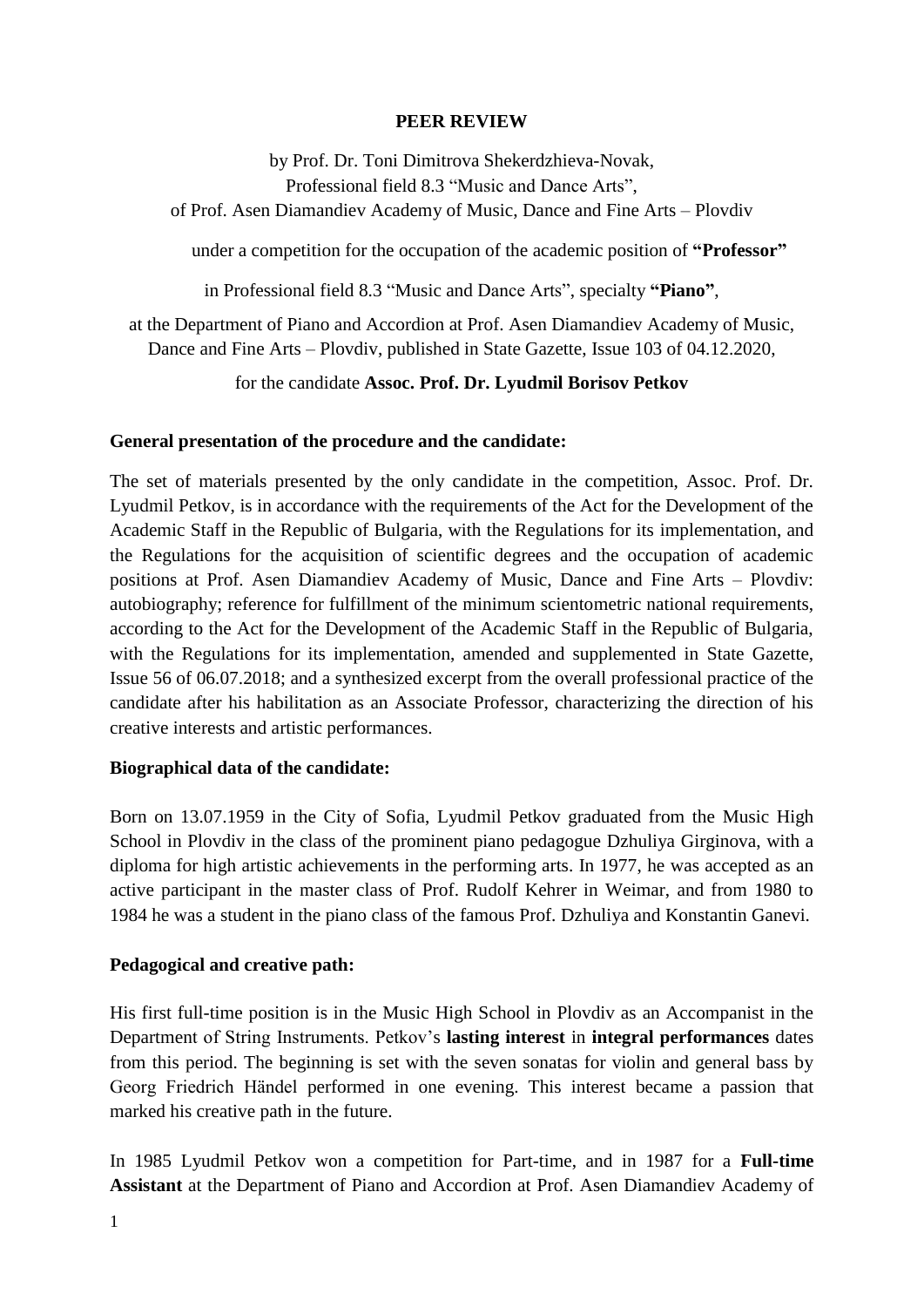Music, Dance and Fine Arts – Plovdiv. In 1993 he was promoted to **Senior Assistant**, and since 1997 Assoc. Prof. Dr. Petkov has been a **Chief Assistant** in the same Department.

In 2010 he won the competition for "Associate Professor" in the scientific specialty 05.08.02 "Musicology and Music Art (Piano)". In 2012, Assoc. Prof. Dr. Petkov enrolled in an art doctoral program and within six concerts performed 34 works for piano duo by Western European, Slavic, and Bulgarian composers. Of these, 11 works premiered in Bulgaria and 13 in Plovdiv. The educational and scientific degree **"Doctor"** in Musicology and Music Art was awarded to him **in 2016**.

The period from 1985 until 1997 was a period of active concert and pedagogical activity, combined with the musical and journalistic realization of the candidate – the fruit of his interest in musical aesthetics and criticism, provoked during his student years.

The period from 1993 until 1998 was marked by **active concert activity** in Germany. The beginning of his partnership with **the violinist Prof. Mario Hossen (Austria)**, with whom in addition to numerous concerts and participations in local and international festivals "Apollonia" – Sozopol, "Varna Summer" – Varna, the chamber festival in Linz (Austria), etc., he also realized a two-week tour in Taiwan (2001), released the **CD "Caprice Viennois"** in Austria, presented the Austrian musical culture in the concert part at the official inauguration of the Austrian Ambassador Mr. Prohazka in Paris, and recorded a second **CD – "Paganiniana"**. This CD, released by Gega New-Sofia, the duo dedicated to the **bright memory of Prof. Boris Petkov**, longtime soloist of the Plovdiv Philharmonic, and Professor and Dean of the Faculty of Music Pedagogy at Prof. Asen Diamandiev Academy of Music, Dance and Fine Arts – Plovdiv. The CD has been distributed on three continents and has received positive reviews from critics. There are numerous participations of Assoc. Prof. Dr. Petkov in various large-scale international projects, which end with CDs released by reputable companies. The **instrumental trio "Plovdiv"** founded by him in 1998 is present in the cultural program of the city together with prominent Bulgarian poets, writers, and actors.

In the period from 1986 until 2012 Assoc. Prof. Petkov **performed dozens of solo and chamber concerts** (Prof. Aleksandar Spirov – violin; Simeon Simeonov (USA) – violin (within the International Festival of Chamber Music in Plovdiv); Hristo Marichkov (Germany) – violin, Deborah Marchetti (Switzerland) – violin; Prof. Elena Baldzhieva – soprano, Assoc. Prof. Kiril Grozdanov – flute, etc.), which featured sonatas from the chamber works of J. S Bach, W. A. Mozart, L. V. Beethoven, Fr. Schubert, C. M. von Weber, F. Mendelssohn, R. Schumann, J. Brahms, R. Strauss, C. Debussy, M. Ravel, A. Honegger, S. Prokofiev and others; song cycles by R. Schumann, J. Brahms, R. Strauss, G. Mahler; as well as solo works from all musical eras.

When we talk about Assoc. Prof. Dr. Lyudmil Petkov as a **chamber musician**, we must highlight several marathons, including the **integral performance of 36 sonatas for piano and violin by W. A. Mozart**, within one day – on 23.12.2007 in the Concert Hall of the Plovdiv Philharmonic, with the participation of five violinists (concert presented by TV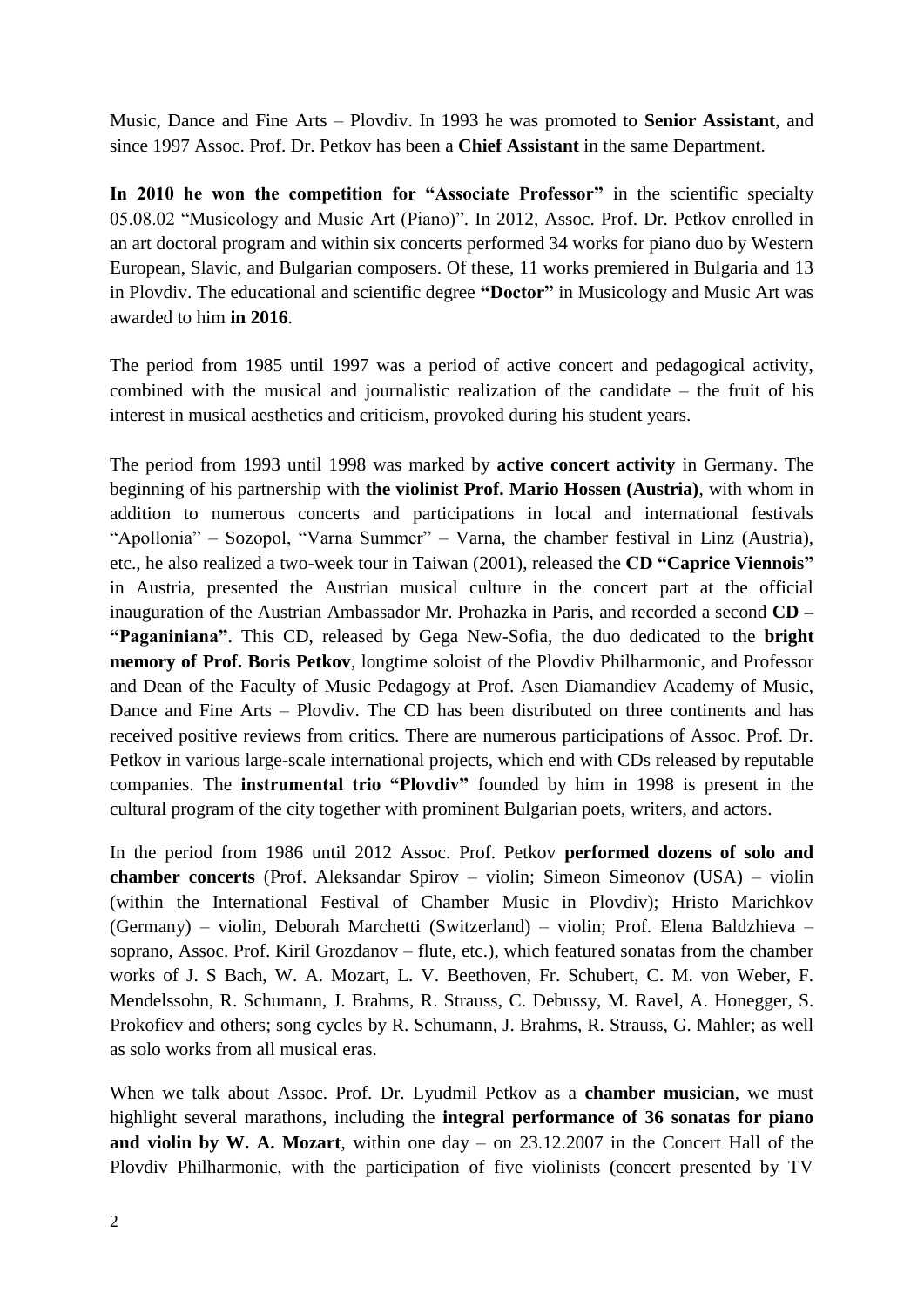Europe), as well as the **three-hour solo recital**, realized on 26.09.2008 on the stage of the Ancient Theater in Plovdiv, which featured **all waltzes of Fr. Chopin**. In 2015 Petkov gave a concert at Mozarthaus Vienna (Austria) and Verderonne (France), where he presented recitals of works by Mozart, Bach, Chopin, Schubert, Debussy, Satie, and Rachmaninoff, and together with **the soloist of the Bolshoi Theater and Palais Garnier Olga Seliverstova** performed works by French composers.

A very interesting aspect of the pedagogical and performing activity of Assoc. Prof. Dr. Lyudmil Petkov is manifested thanks to the opening of the specialties "Pop and Jazz Singing" and "Pop and Jazz Instrumental Art" at the Academy. This *"predetermined a parallel direction in my interests and development. With its depth and improvisational freedom, jazz culture complemented my concert and pedagogical activities, opening various opportunities for an adequate response to the rich spectrum of the interests of my students"*, says Assoc. Prof. Dr. Petkov. He is the **author of the programs** in the discipline "Piano" (compulsory instrument) in both above-mentioned specialties. He also created the **academic formations "LP Jazz Trio"** and **"Lamico Band"**.

He is the author of 7 peer reviews and opinions in connection with habilitations and competitions at Prof. Asen Diamandiev Academy of Music, Dance and Fine Arts – Plovdiv, Paisii Hilendarski Plovdiv University, and New Bulgarian University – Sofia.

In his pedagogical practice he i**nvariably acquaints his students with the works of Bulgarian composers**, especially those who are closely connected with Prof. Asen Diamandiev Academy of Music, Dance and Fine Arts – Plovdiv: **Prof. Ivan Spasov, Prof. Nikolay Stoykov, and Assoc. Prof. Ivan Dimov. Assoc. Prof. Dr. Petkov participates in recordings, interviews, reports, and broadcasts** on BNT, BNT2, BTV, TV Europe, TV Eurocom, POTV, Orthodox Television Plovdiv, BNR, Radio Plovdiv, Austrian National Radio, and Taiwan National Radio. He has given concerts in Germany, Austria, France, Switzerland, Taiwan, Norway, Finland, and Sweden.

# **His pedagogical and teaching and methodical activities** reveal his **rich, diverse, successful, and dedicated work as a lecturer.**

He actively involves young musicians in his concert performances and projects, thus trying to preserve in them *"the positive power of continuity in education and professionalism in art, to expand the horizons to which they aspire, and to inspire them with the confidence of artists".* (L. P.)

Lyudmil Petkov was elected **Dean of the Faculty of Music Pedagogy** of Prof. Asen Diamandiev Academy of Music, Dance and Fine Arts – Plovdiv in 2020 (at the faculty, whose Dean was Prof. Boris Petkov – father of Assoc. Prof. Dr. L. Petkov!)